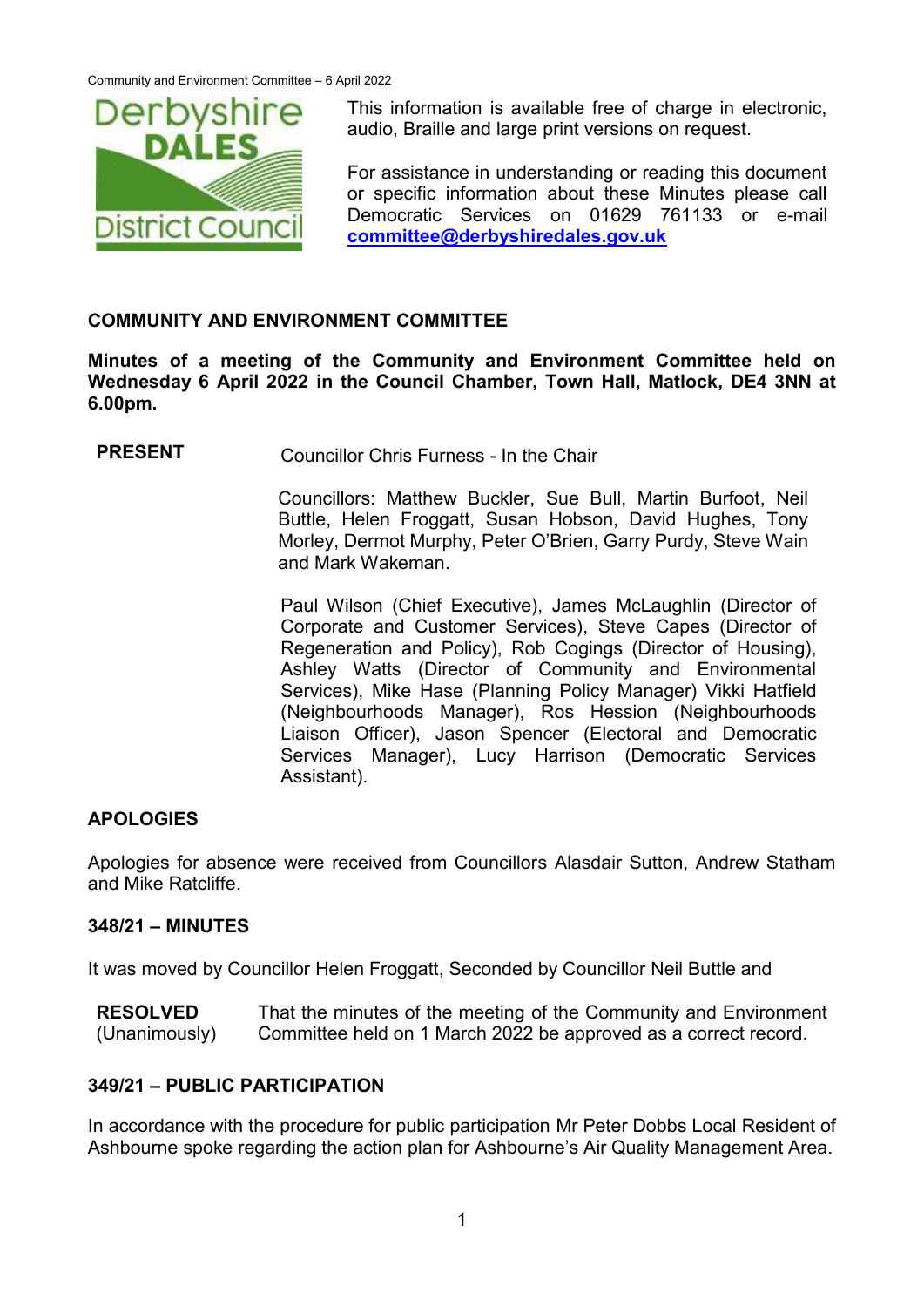## **QUESTION from Peter Dobbs, Local Resident of Ashbourne, regarding the action plan for Ashbourne's Air Quality Management Area –**

Does this council believe that a suitably quantified and scientifically rigorous Action Plan for Ashbourne's Air Quality Management Area can be produced by November this year (18 months after the AQMA was declared), given the constraints of the Marsden Report?

# **RESPONSE -**

Following the declaration of an AQMA in Ashbourne the District Council is required to produce an Action Plan for submission to Defra on how it intends to address the exceedance of the NO2 air quality objective in Ashbourne. As the responsible authority for highways, Derbyshire County Council is legally required to work alongside Derbyshire Dales District Council to implement an action plan. This report was put forward to the relevant cabinet department at Derbyshire County Council and made public in February. This will form the basis of the submission. It should be noted that this must be agreed with Defra prior to being adopted. Working in this way we certainly hope that a suitable action can be produced and agreed in the necessary timescale.

## **STATEMENT from Janet Treacher, Local Resident of Bamford, regarding the Public Spaces Protection Orders – Consultation Results and Proposed New Orders:**

With regard to the proposals to be discussed this week, may I urge you to follow the example of High Peak who introduced a 'wildfires' PSPO in 2021 and ban open fires and especially disposable BBQ's. The damage caused to Bamford Edge in May 2020, with the loss of vegetation and wildlife in the nesting season was heart-breaking and meant that emergency services had to be diverted to deal with what is an easily avoidable problem.

## **STATEMENT from Dave Treacher, Local Resident of Bamford, regarding the Public Spaces Protection Orders – Consultation Results and Proposed New Orders:**

With regard to the proposals to be discussed this week, may I urge you to follow the example of High Peak who introduced a 'wildfires' PSPO in 2021 and ban open fires and especially disposable BBQ's. I don't live in the Dales but I do live close enough to witness the damage caused by the careless use of these polluting, disposable products.

## **STATEMENT from Ann Hodgson, Keith Hodgson, Mary Hodgson Frost and Marcus Hodgson Frost, Local Residents of Bakewell, regarding the Public Spaces Protection Orders – Consultation Results and Proposed New Orders:**

We consider allowing barbeques in The Peak District to be totally inappropriate and antisocial. It will result in a scarred landscape and a severe fire hazard on a supposedly protected environment. Peat and heather moors are very special and very fragile. Having tried it out at places like Carsington, they have now banned barbeques which were antisocial for other users of the area. This applies importantly also to Bakewell park, where the use of the park and play area would be totally destroyed. Picnics are one thing. Barbeques are wholly unacceptable.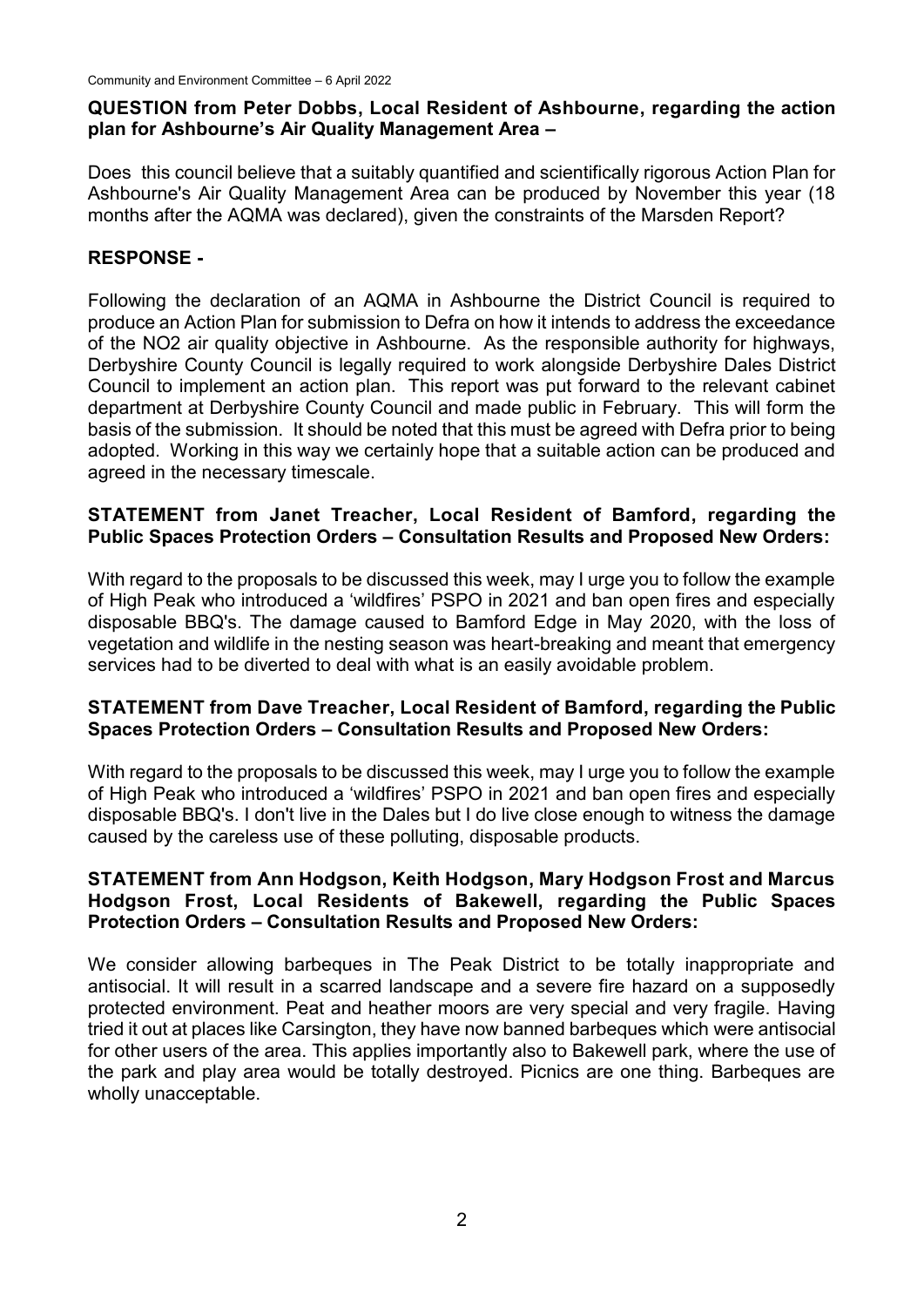#### **STATEMENT from Nicky Loveday, Local Resident of Great Longstone, regarding the Public Spaces Protection Orders – Consultation Results and Proposed New Orders:**

The devastation caused to our countryside, land and wildlife and consequential loss to landowners and businesses from the irresponsible use of BBQs and Open Fires in the Dales could be mitigated by a PSPO making them illegal.

Whilst it will further reduce any risk of wildfires on our moorland, it would also reduce the damage to land and property, reduce the amount of harmful litter to locals, visitors, livestock and wildlife, reduce the damage to our climate and allow the Dales to be seen in all their beauty.

The use of disposable BBQs and Open Fires in our tourist hotpots such as Monsal Dale is simply out of control and landowners need the support of the District Council to reinforce their attempts to prevent them being used on their land.

The patchwork of areas within the Dales where BBQs and Open Fires are banned is unhelpful and confusing to both locals and visitors and the public would be better informed and educated by a total ban in the public spaces throughout the Derbyshire Dales.

Whilst I fail to understand why the District Council has not acted to date, I would ask the Committee to reconsider its objections to such a beneficial and positive step to protect our Dales and surrounding areas.

#### **STATEMENT from Suzanne Howard, Local Resident of Hathersage, regarding the Public Spaces Protection Orders – Consultation Results and Proposed New Orders:**

I'm writing to urge you to issue a PSPO for the Derbyshire Dales area, to help protect our precious wild spaces from the destruction caused by barbecues and open fires.

As a resident of Hathersage, I spend every summer watching plumes of smoke rising from Stanage Edge or Padley Gorge, and my heart sinks with every siren from yet another fire engine heading out. We are so blessed to be surrounded by such beauty, from the high heather moorlands to the deep wooded valleys, with curlews and ring ouzels calling above. We owe it to our wildlife and landscape to do everything within our power to protect it as far as we possibly can.

Of course I understand that a PSPO is not a magic cure, but it would give much needed weight to the arguments of residents and authorities if we could explain to people heading out with bags of charcoal that, actually, barbecues and fires are banned on the moors here, and that they could face prosecution if they don't turn around and go elsewhere.

The place for barbecues is in a back garden or a public park. If you don't have a back garden or a park, and still want to eat al fresco in the Peak District countryside, take a picnic that doesn't require you to set fire to anything. It's not difficult. Someone's desire to eat a charred burger is simply not sufficient justification to risk the destruction of acres of moorland or woodland, the death of countless birds and mammals, and the public money spent on fighting fires.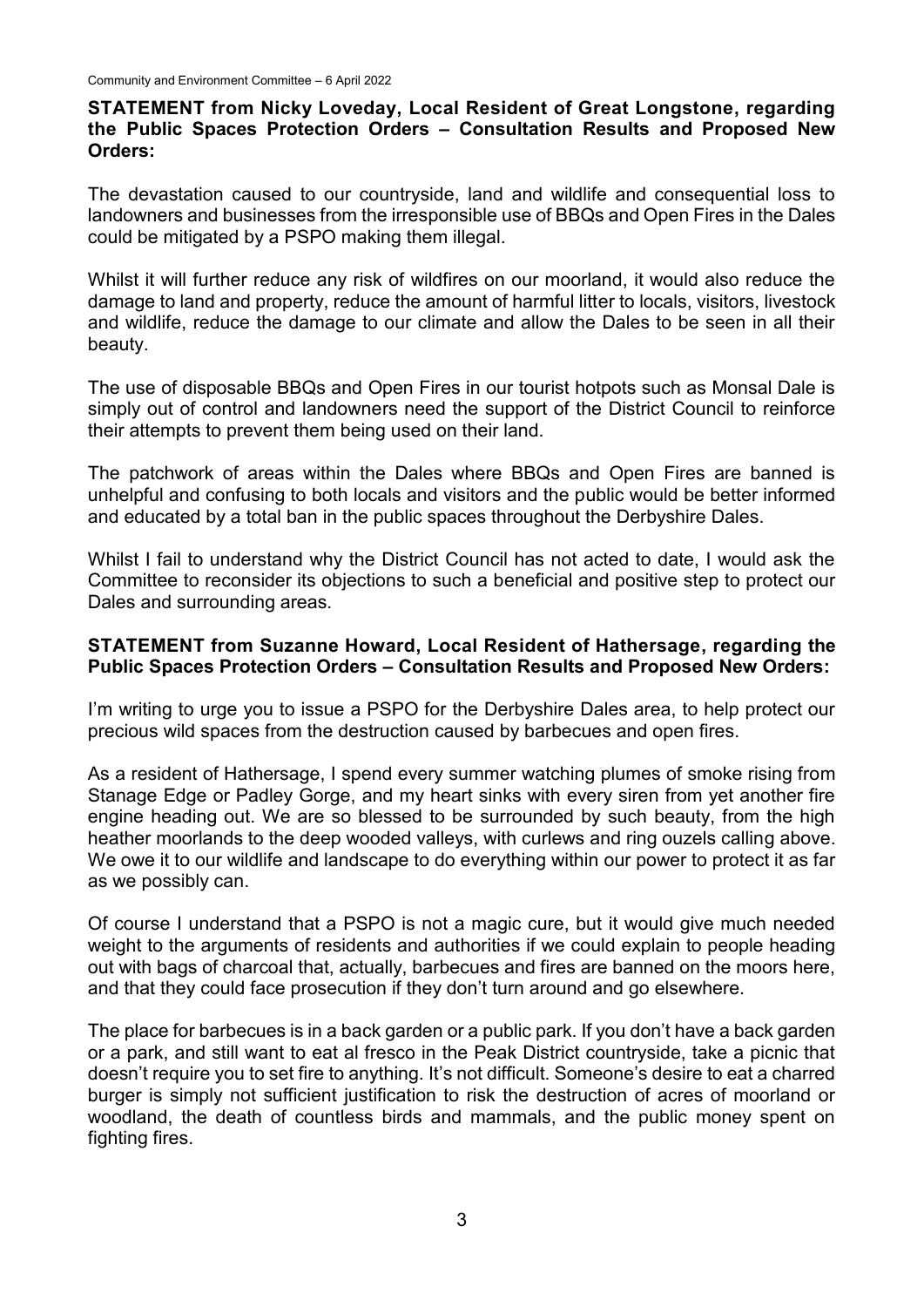Community and Environment Committee – 6 April 2022

Please, this is YOUR chance to help the community that you're here to serve, and to make a real difference to the protection of the countryside that you're surrounded by.

#### **STATEMENT from Phil Sproson, Local Resident, regarding the Public Spaces Protection Orders – Consultation Results and Proposed New Orders:**

I'm writing to urge you to issue a PSPO for the Derbyshire Dales area, to help protect our precious landscapes from the destruction caused by barbecues and open fires. Each year, and as a resident, the correlation between good weather, weekends and moorland fires is getting stronger and stronger year on year. Tools to help stop this annual avoidable destruction will all help, and help the environment and wildlife of the National Park and Derbyshire.

#### **STATEMENT from Christopher Thirtle, Local Resident of Great Longstone, regarding the Public Spaces Protection Orders – Consultation Results and Proposed New Orders:**

I understand that on Wednesday 6 April the Community and Environment Committee will consider proposals for new and revised PSPO's but as yet they don't propose to take the opportunity to make unauthorised BBQs and Open Fires illegal in the Derbyshire Dales. Failure to do this would be a travesty and, I believe, be contrary to the mood of local communities and landowners who are fed up with the devastation caused to our countryside, grazed land, and wildlife by the irresponsible use of BBQs and Open Fires.

The issue goes far beyond wildfires on moorland. BBQs and Open Fires damage the land and destroy the visual amenity of some of our most iconic vistas in the Derbyshire Dales. In addition, the litter that is so often associated with such BBQs and Open Fires, such as foil trays, food waste, bottles, cans and broken glass, poses a significant risk to wildlife and grazing farmed animals. Every summer there are burnt squares of grass and bare patches of scorched earth left by BBQ's and Open Fires in some of the most picturesque places in the Derbyshire Dales and there would be many, many more were it not for the intervention of local land managers and agents in places such as Monsal Dale. The damage caused is not only unsightly but demonstrates the real risk that a fire could easily spread into the surrounding Ash woodlands which now have an ever-increasing fuel load of dead wood due to the prevalence of Ash Dieback. One carelessly discarded tray of hot charcoal and a serious woodland fire threatening homes and livelihoods is not a fanciful idea but a real possibility.

Local supermarkets and shops have elected to ban the sale of disposable BBQs and this suggests that the commercial sector is more alive to these very real concerns of their local communities than public bodies such as our own District Council. This cannot be right! The Peak District National Park Authority has adopted a position, agreed with landowners, that BBQs and Open Fires are banned within the National Park unless the landowner has given their express permission. What is now needed is the legal framework to support the landowners and reinforce their ability to get this message across.

A clear, united, coherent, and unequivocal message that unauthorised BBQ's and Open Fires are illegal within Derbyshire Dales makes sense and empowers those of us on the ground trying to manage the behaviour or visitors to the area. I fail to understand why the District Council has not acted to date on this issue and ask the Committee to reconsider its objections to such a beneficial and positive step to protect a beautiful and special part of the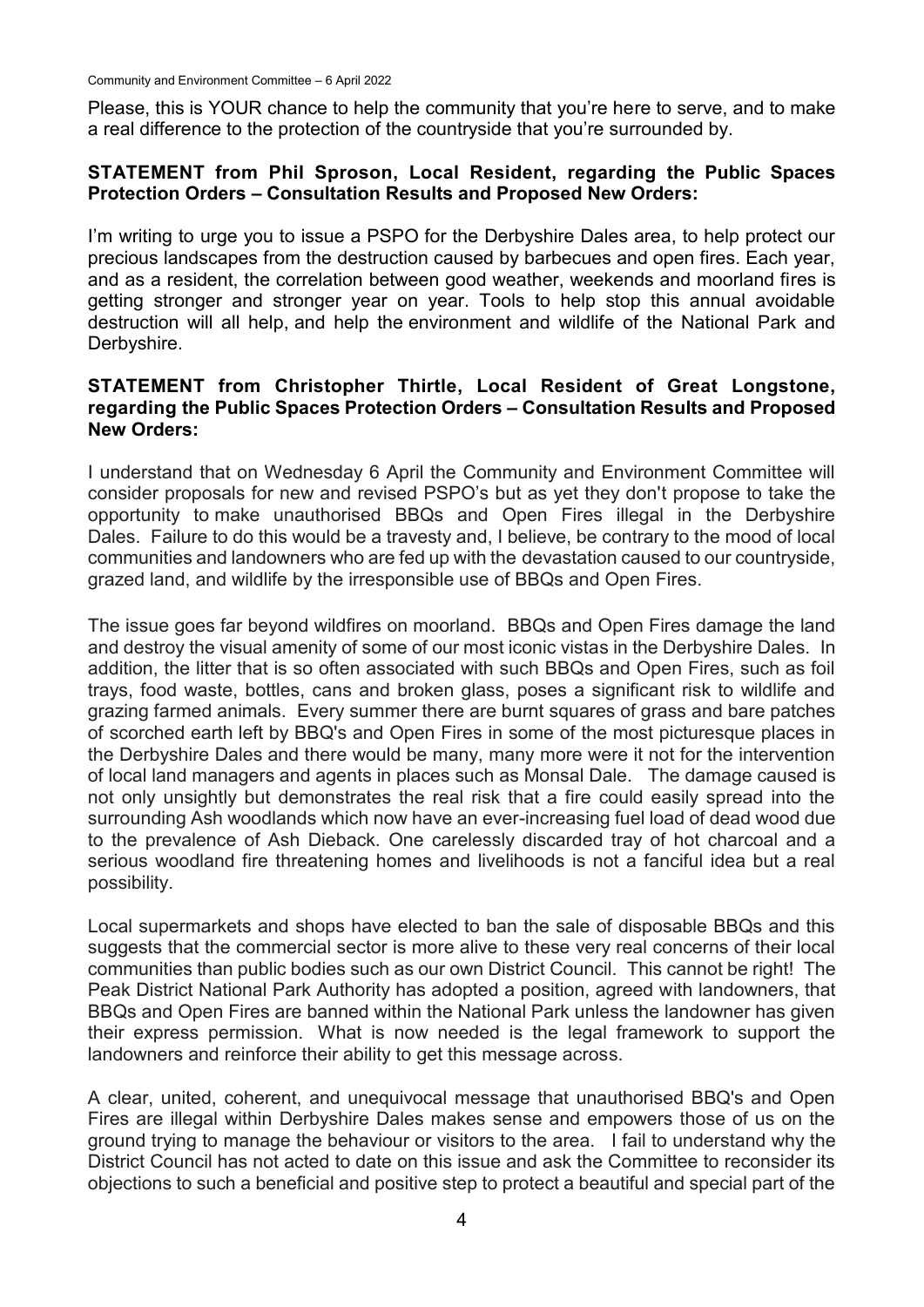National Park. Please act now. Please make all unauthorised BBQs and Open Fires illegal in the Derbyshire Dales and support the wishes of your local communities.

#### **STATEMENT from Alison Sizer and Tim Sizer, Local Residents of Bakewell, regarding the Public Spaces Protection Orders – Consultation Results and Proposed New Orders:**

We would be grateful if you would consider our comments regarding barbecues at the meeting considering new and revised PSPOs in Matlock this evening.

Barbecues and open fires should be made illegal on our moorlands and public open spaces.

- 1. We should NOT be encouraging single use culture at a time when a commitment to stopping climate change is essential.
- 2. Single use barbecues are thrown away (sometimes!), resulting in massive use of card and paper labelling and shrink wrap plastic. Cooking grills ultimately ending up in land-fill as they can't be recycled or composted.
- 3. There are peat moorlands in the Derbyshire Dales and it is irresponsible to allow the use of barbecues in these areas. Wildfires put a strain on emergency services and have a devastating impact on the environment, flora and fauna. We should be endeavouring to protect and preserve the peat moorlands not put them at risk of burning.
- 4. Single use barbecues contain charcoal which is unsustainably sourced, decimating forests at a time when we should be reducing the use of fossil fuels and nurturing our forests.
- 5. People inevitably leave single use barbecues behind, as they are too hot to dispose of. This litter is left behind them, scorching the ground and leaving a danger to wildlife and dogs. This has been the case In Bakewell Rutland Recreation Ground and Scott's Garden.

PLEASE DEMONSTRATE A COMMITMENT TO GREEN AND CLIMATE ISSUES BY BANNING THE USE OF SINGLE USE BARBECUES.

#### **STATEMENT from Andrew Critchlow, Derbyshire NFU County Adviser, regarding the Public Spaces Protection Orders – Consultation Results and Proposed New Orders:**

As a representative of most farmers in the Derbyshire Dales area I'm disappointed the proposed PSPO does not cover all land with access in the Peak National Park area. As is the case with a similar High Peak Borough Council PSPO that was introduced last year. My understanding is this wording has been used with success elsewhere in the country.

From personal experience of managing moorland in the High Peak area and speaking with fellow land managers, it is very useful to be able to say when we come across people with fires or BBQs etc that it is against the law. It takes the pressure off us and stops us looking like whinging farmers. 9 out of 10 we approach accept the point. It also allows signs to be put in vulnerable places that have a bit of power behind them rather than just requesting.

I'm very surprised that in paragraph 8.2.4 of the officers report it states: *In other areas of Derbyshire Dales where wildfires are not a major issue, PDNPA feel that existing legislation can be used effectively to control unauthorised or dangerous wildfires, rather than the use*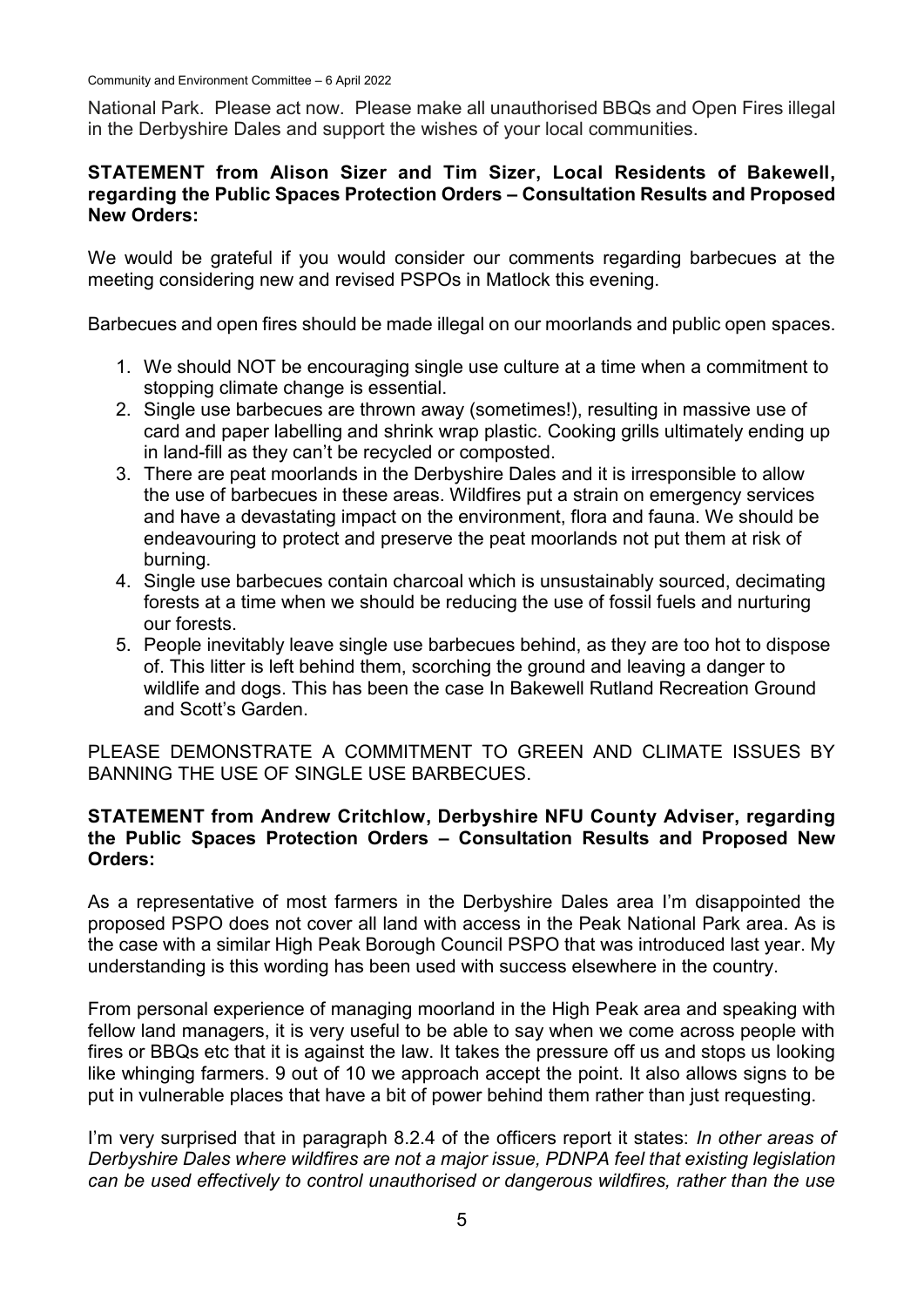Community and Environment Committee – 6 April 2022

*of a PSPO in these other areas*. I'm not sure why it is believed wildfires are *not a major issue.* With moorland fires it is not the frequency it is the severity and size that is the issue. DDDC area includes Stanage Edge, The Eastern Moors & Chatsworth moorland. People involved in managing those areas are repeatedly asking people to put BBQ's and even open fires out. Most of these incidences don't get reported to the police or Fire Brigade. Millions of pounds have been spent on restoring the Peak District moorlands and some is within the DDDC area, we mustn't see that undone by avoidable wildfires.

After correspondence with various Councillors and Vikki Hatfield, Neighbourhoods Manager, I have come to the conclusion, the lack of official evidence does seem to be the stumbling block to widening the proposed PSPO to cover all land with access as is the case in the HPBC area. Regrettably I have decided it would be counterproductive to oppose the proposed order and futile at this stage to propose it is widened to include all access land within the PDNPA area and at the same time within the DDDC boundary, without sufficient evidence in a verifiable format.

I would ask the effectiveness of the PSPO is kept under review and the dialogue is kept open between the NFU/ land managers and DDDC whilst further work is done particularly by ourselves to collect what I think is compelling evidence for the PSPO to be broadened and if necessary the PSPO can be reviewed within the three cycle.

## **350/21 – INTERESTS**

Councillor Martin Burfoot declared a non-pecuniary interest in Agenda Item 7 – Levelling Up Fund Round 2 Bid, due to being a member of Matlock Community Vision.

#### **351/21 – PUBLIC SPACES PROTECTION ORDERS – CONSULTATION RESULTS AND PROPOSED NEW ORDERS**

The Director of Community and Environmental Services introduced a report which informed Members that the Council's Public Spaces Protection Order (PSPO) had expired on 31<sup>st</sup> October 2021. It was noted that before introducing, extending, varying or discharging a PSPO, there are requirements under the Anti-Social Behaviour, Crime & Policing Act 2014 with regard to consultation, publicity and notification. The report presented the findings of the consultation exercise, which took place  $4<sup>th</sup>$  October 2021 – 22<sup>nd</sup> November 2021, and sought to propose options for consideration to be included in the new Order.

The report noted that in the Anti-Social Behaviour, Crime & Policing Act 2014 (S59-75), PSPOs were introduced nationally for the first time. The Act introduced simpler, more effective powers to tackle localised anti-social behaviour and provided better protection for victims and communities.

The report informed Members that the Council's initial PSPO was introduced in 2015 and replaced the former Dog Control Orders. It was noted that the most recent PSPO was adopted on 1<sup>st</sup> November 2018 and ran until 31<sup>st</sup> October 2021, covering dog control, alcohol consumption, fires and BBQs and Driving and Parking. That PSPO covered a total of 107 sites, 60% of these sites were under the Council's ownership, the others within Town/Parish's remit and responsibility.

It was previously planned for consultation exercise proposals (scheduled to be carried out from 28<sup>th</sup> June – 8<sup>th</sup> August 2021) to be presented during the meeting of the Community and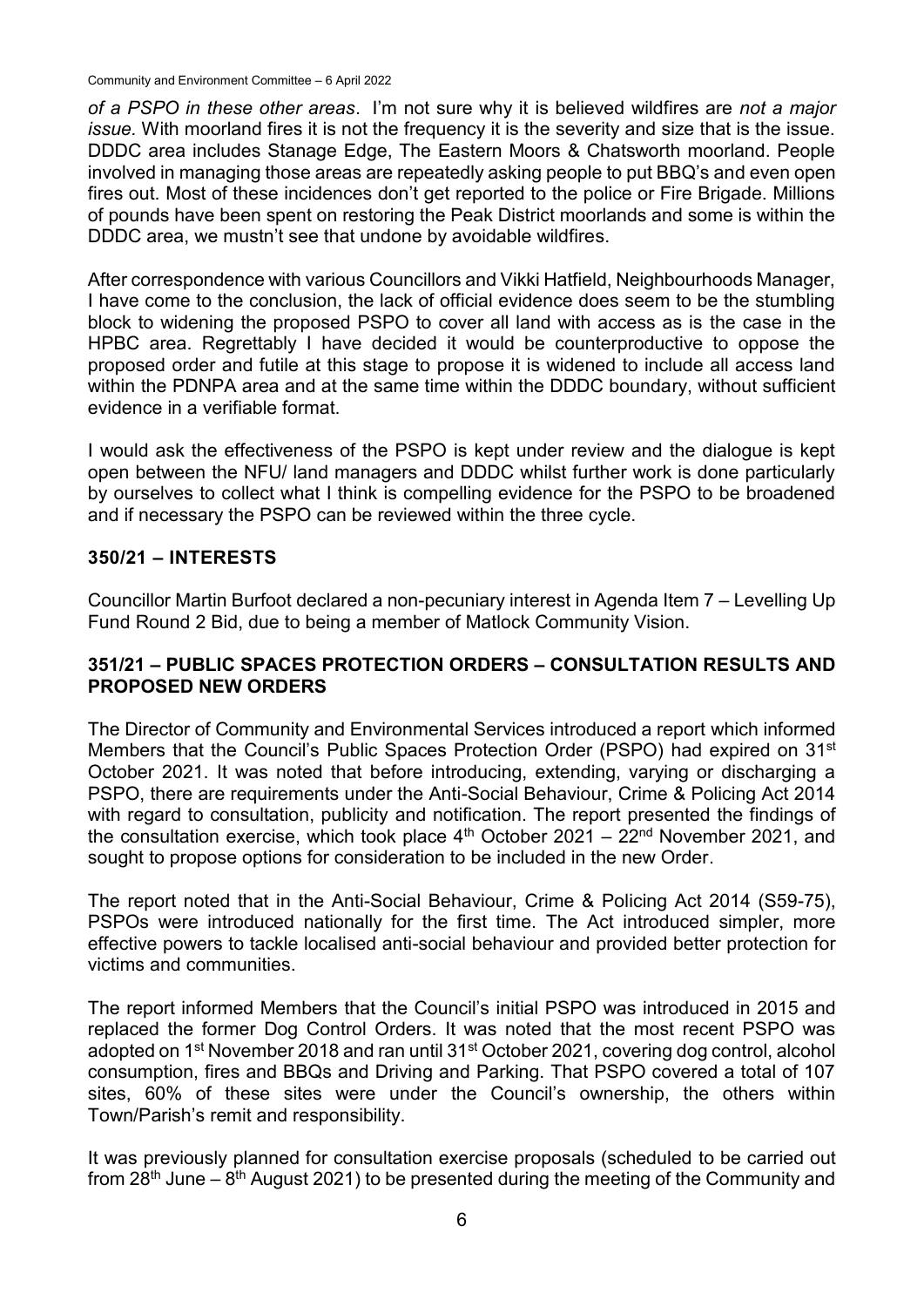Environment Committee on 23rd June 2021. This would have given officers adequate time to analyse the responses and provide options for Members to consider at the September meeting of Community and Environment. Officers would have had five weeks to produce and advertise the Order and install any relevant signage before the existing Order expired on 31st October 2021.

Unfortunately, the planned timescale was not achieved due to the rescheduling of the meeting and the deferment of consideration of the item. Due to these delays, there was not sufficient time to carry out the required consultation and feed back to the Community and Environment Committee before the expiration of the current Public Spaces Protection Order on the 31<sup>st</sup> October 2021. This resulted in a period of time in which no enforcement could be carried out for any breaches of the Order.

The Officer recommendations 1 to 12 as set out in the report were moved by Councillor Susan Hobson and seconded by Councillor Peter O'Brien subject to the following amendments:

Recommendation 1

- 1.That the Alcohol Orders be retained in the following parks/recreational grounds and included in the Public Spaces Protection Order 2022-2025:
	- Ashbourne Recreational Ground, Memorial Gardens and Fishpond Meadow
	- Bakewell Recreational Ground and Scott's Garden
	- Matlock Hall Levs Park
	- Matlock Bath Derwent Gardens, Lovers Walk, Pavilion Park
	- Wirksworth Fanny Shaws Playing Field

#### Recommendation 2

- 2. That, in respect of barbecues and open fires
	- a) The PSPO cover Stanton Moor and the five main parks/recreational grounds:
		- Ashbourne Recreational Ground, Memorial Gardens and Fishpond Meadow
		- Bakewell Recreational Ground and Scott's Garden
		- Matlock Hall Leys Park
		- Matlock Bath Derwent Gardens, Lovers Walk, Pavilion Park
		- Wirksworth Fanny Shaw's Playing Field.
	- b) That Officers work with partners, including representatives of the National Farmers Union, to monitor and record the number of open fires and barbecue incidents on moorland in the district over a 6 month period and report back to this Committee on feedback received at the end of that period.
	- c) That the data collected in respect of barbecues and open fires be used as the evidential basis for future consultations on and consideration of a PSPO for moorland in the district.
	- d) That the Leader of the Council write to the Secretary of State to lobby for legislations to ban the sale and use of disposable barbecues across the UK.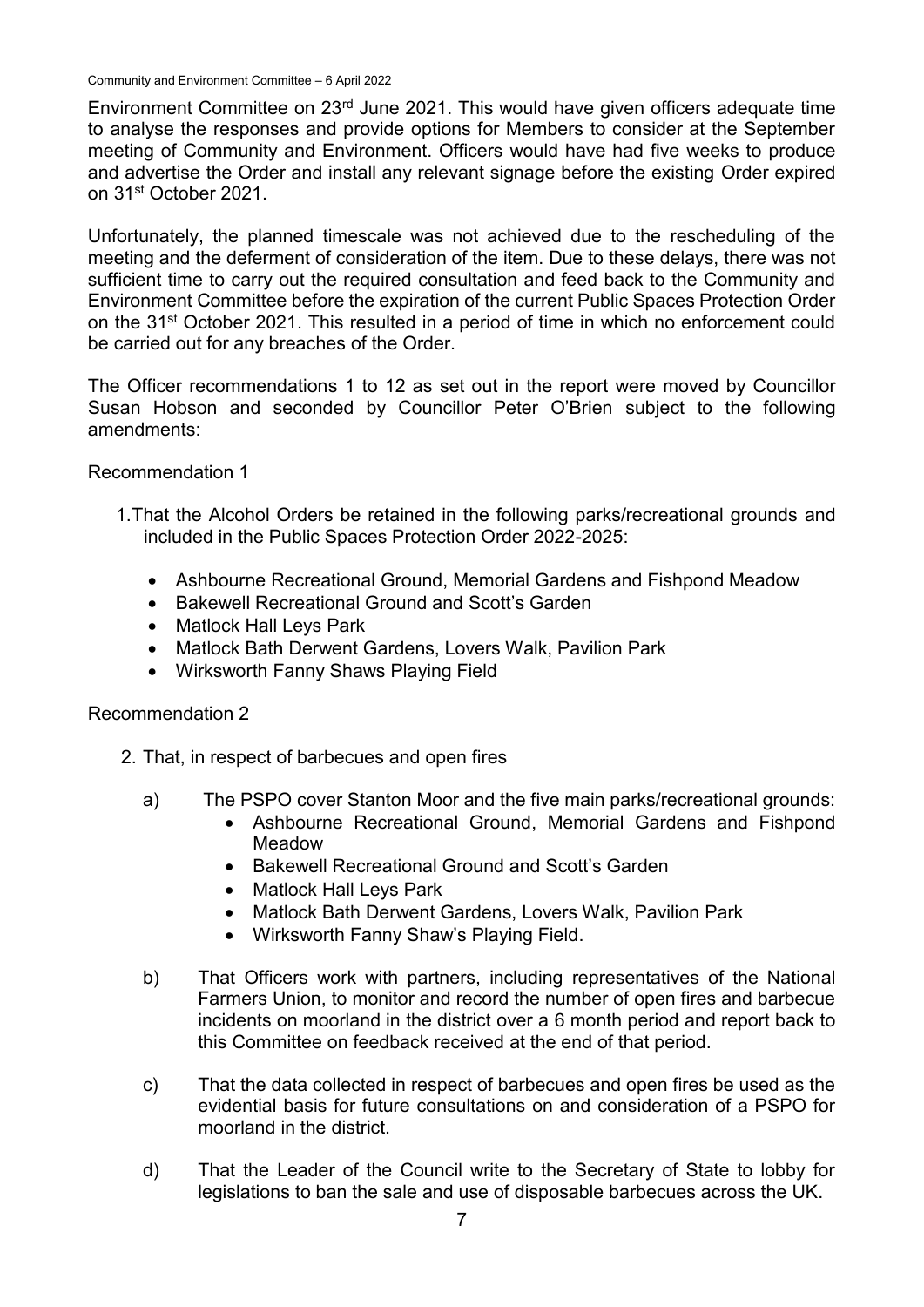#### Recommendation 12

That authority be delegated to the Legal Services Manager to draft the approved PSPO and give effect to the decisions of this committee on the provisions to be included, following consultation with the Chairman of the Community and Environment Committee, and that the Order comes into force as soon as is practicable.

Councillor Wain suggested an amendment to item 65 in the site list schedule, to permit dogs on a lead in Smedley Street Park/ Sparrow Park. The mover of the motion and the seconder agreed to include this amendment in their proposal.

#### **RESOLVED**

(unanimously)

- 1. That the Alcohol Orders be retained in the following parks/recreational grounds and included in the Public Spaces Protection Order 2022-2025:
	- Ashbourne Recreational Ground, Memorial Gardens and Fishpond Meadow
	- Bakewell Recreational Ground and Scott's Garden
	- Matlock Hall Leys Park
	- Matlock Bath Derwent Gardens, Lovers Walk, Pavilion Park
	- Wirksworth Fanny Shaws Playing Field
- 2. That, in respect of barbecues and open fires:
	- a) The Protection Order 2022-2025 cover Stanton Moor and the five main parks/recreational grounds:
		- Ashbourne Recreational Ground, Memorial Gardens and Fishpond Meadow
		- Bakewell Recreational Ground and Scott's Garden
		- Matlock Hall Leys Park
		- Matlock Bath Derwent Gardens, Lovers Walk, Pavilion Park
		- Wirksworth Fanny Shaw's Playing Field.
	- b) That Officers work with partners, including representatives of the National Farmers Union, to monitor and record the number of open fires and barbecue incidents on moorland in the district over a 6 month period and report back to this Committee on feedback received at the end of that period.
	- c) That the data collected in respect of barbecues and open fires be used as the evidential basis for future consultations on and consideration of a PSPO for moorland in the district.
	- d) That the Leader of the Council write to the Secretary of State to lobby for legislations to ban the sale and use of disposable barbecues across the UK.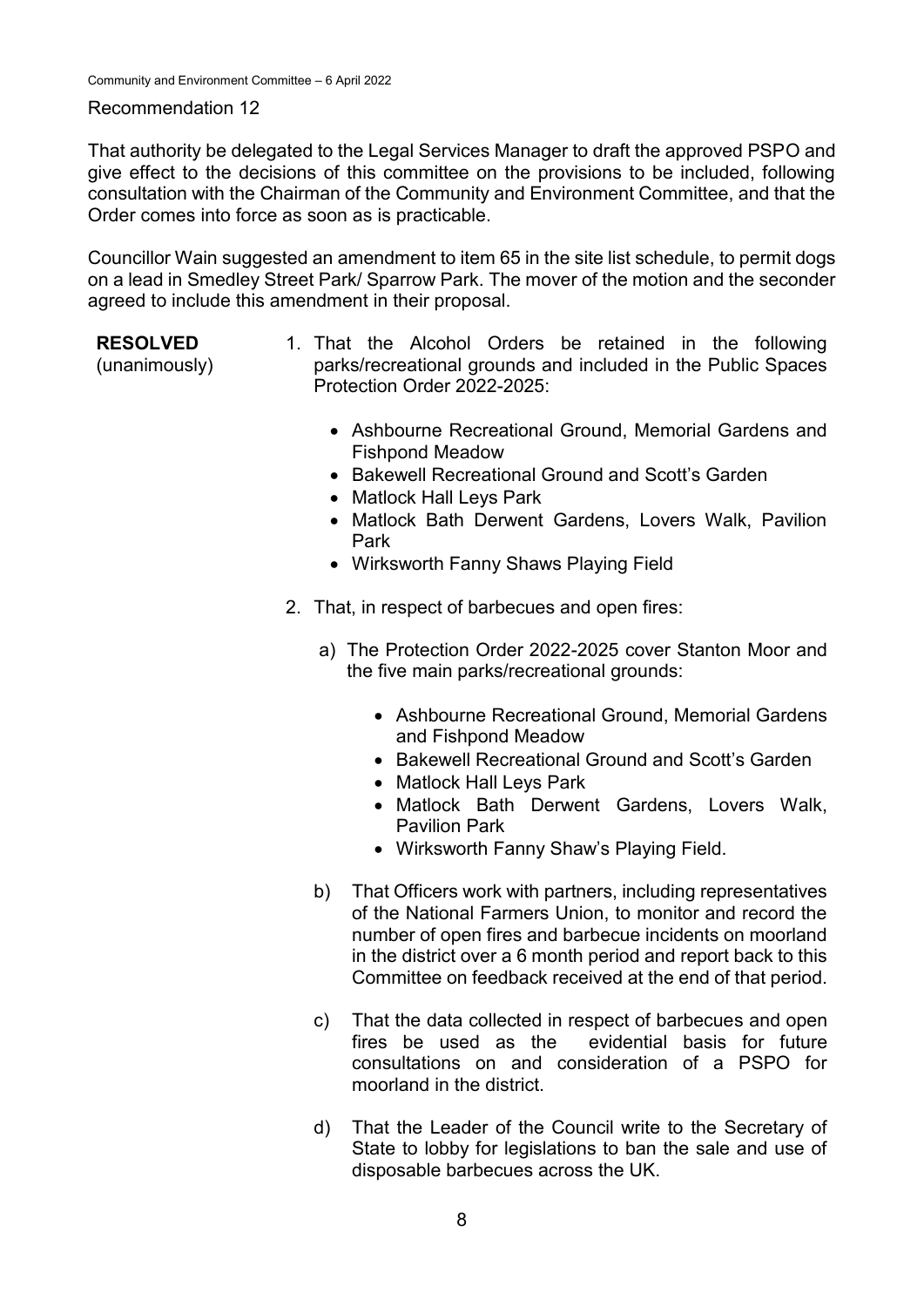- 3. That the proposals for No parking restrictions outlined in paragraph 8.3.3 be approved for exclusion from the Public Spaces Protection Order 2022-2025.
- 4. That the proposals for Dog Control Orders (Dog Fouling) outlined in paragraph 8.4.13 point a) be approved for inclusion in the Public Spaces Protection Order.
- 5. That the proposals for Dog Control Orders (Various) outlined in paragraph 8.4.13 Appendix B be approved for exclusion from the Public Spaces Protections Order 2022-2025.
- 6. That the proposals for Dog Control Orders (Various) outlined in paragraph 8.4.13 Appendix C, be approved for inclusion in the Public Spaces Protection Order 2022-2025.
- 7. That the proposals for Dog Control Orders (cemeteries, churchyards and burial grounds) outlined in paragraph 8.4.13 point d) be approved for exclusion from the Public Spaces Protection Order 2022-2025.
- 8. That the proposals for Dog Control Orders (Exclusion) outlined in paragraph 8.4.13 point e) and the site list be approved for inclusion in the Public Spaces Protection Order 2022-2025, subject item 65 in the site list relating to Smedley Street Park/ Sparrow Park permitting dogs on a lead.
- 9. That the proposals for Dog Control Orders (Lead by Direction) outlined in paragraph 8.4.13 point f) be approved for inclusion in the Public Spaces Protection Order 2022-2025.
- 10.That the proposals for Dog Control Orders (Lead by Direction at certain times) outlined in paragraph 8.4.13 point g) be approved for inclusion in the Public Spaces Protection Order 2022-2025.
- 11.That authority be delegated to the Neighbourhoods Manager to resolve any minor site issues which may arise with relevant Town/Parish Council and Ward Members.
- 12.That authority be delegated to the Legal Services Manager to draft the approved PSPO and give effect to the decisions of this committee on the provisions to be included, following consultation with the Chairman of the Community and Environment Committee, and that the Order comes into force as soon as is practicable.

The Chairman declared the motion CARRIED.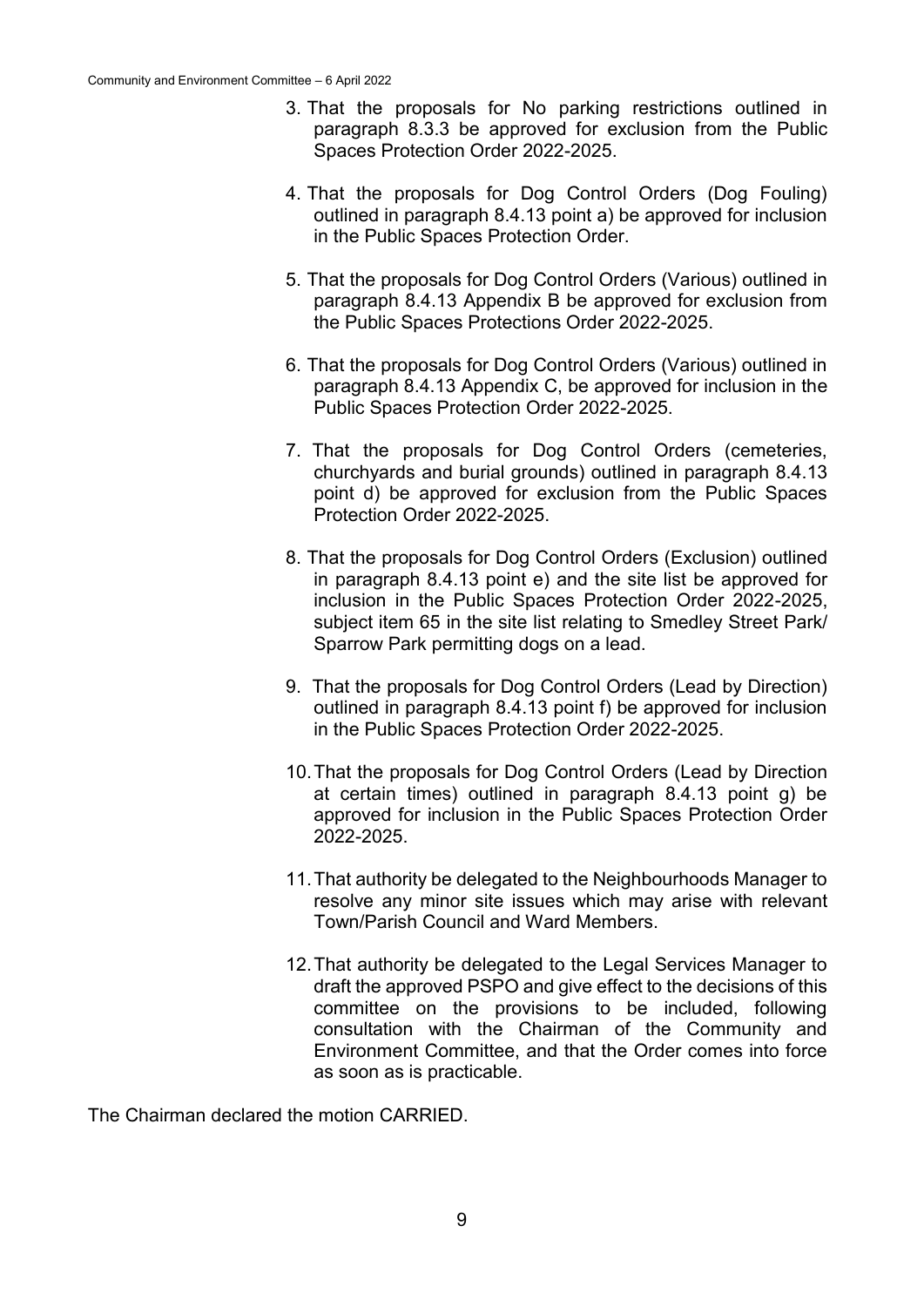#### **352/21 – LANDSCAPES REVIEW NATIONAL PARK AND AONBS: CONSULTATION ON THE GOVERNMENT RESPONSE**

The Planning Policy Manager introduced a report which presented Members with the details of the Government Response to the Landscapes Review, (also known as the Glover Report). The report set out a proposed set of responses to the consultation questionnaire for submission to the Secretary of State by the deadline of 9<sup>th</sup> April 2022.

The Landscapes Review led by Julian Glover and panel was published in 2019. This was a comprehensive review of designated landscapes, including the National Parks, commissioned by the Government in 2018 in response to the Governments 'A Green Future: Our 25 Year Plan to Improve the Environment'. This was a 25 year plan which set out a comprehensive and long-term approach to protecting and enhancing landscapes in England for the next generation.

One of the key conclusions of the Glover Report was that despite the merit in designated landscapes, the founding mission for landscape protection had been eroded and there had not been an adequate response to changes in society, culture or diversity of the natural environment. It was determined that changes to all aspects of society, including technology and social shifts had resulted in an altered relationship between people and the countryside, and left nature and our climate in crisis. The Glover Report investigated methods to protect and improve landscapes in response to these changes and aimed to determine what society needs from these places today.

The review also concluded that key structural changes were needed, in particular bringing the 10 National Parks and 34 AONBs together under one organisation, the National Landscapes Service (NLS). The aim of this organisation would be to minimise duplication of resources, enable a bigger voice, increase ambition, and provide a new way of working to meet new challenges. It was proposed that National Parks maintain their current levels of funding and autonomy over planning. The Glover Report also addressed the diversity of the National Parks governance and the Boards. It was also proposed that AONBs would be renamed National Landscapes and there would be a wider range of non-designated systems of landscape protection that would come under the NLA.

In January 2022 the Government published a response to the Glover Report and its 27 proposals. Authorities were then invited to comment on the Government position and its recommendations for future reform. Comments were required to be submitted to DEFRA in the form of responses to a questionnaire before 9<sup>th</sup> April 2022.

The report also detailed correspondence between Councillor Purdy and the Secretary of State for Housing RTH Christopher Pincher MP, which sought to establish the current approach to housing development within the National Park. This affirmed the known position of the Peak District National Park that Planning Policy relating to areas of importance, including National Parks, can be applied to restrict development. The report also informed Members that Local Authorities can alter national policy protections to accommodate development, however this needs to be proven though a Local Plan Examination (the National Park Local Plan) to demonstrate that all other options have been explored.

It was moved by Councillor Martin Burfoot, seconded by Councillor Susan Hobson and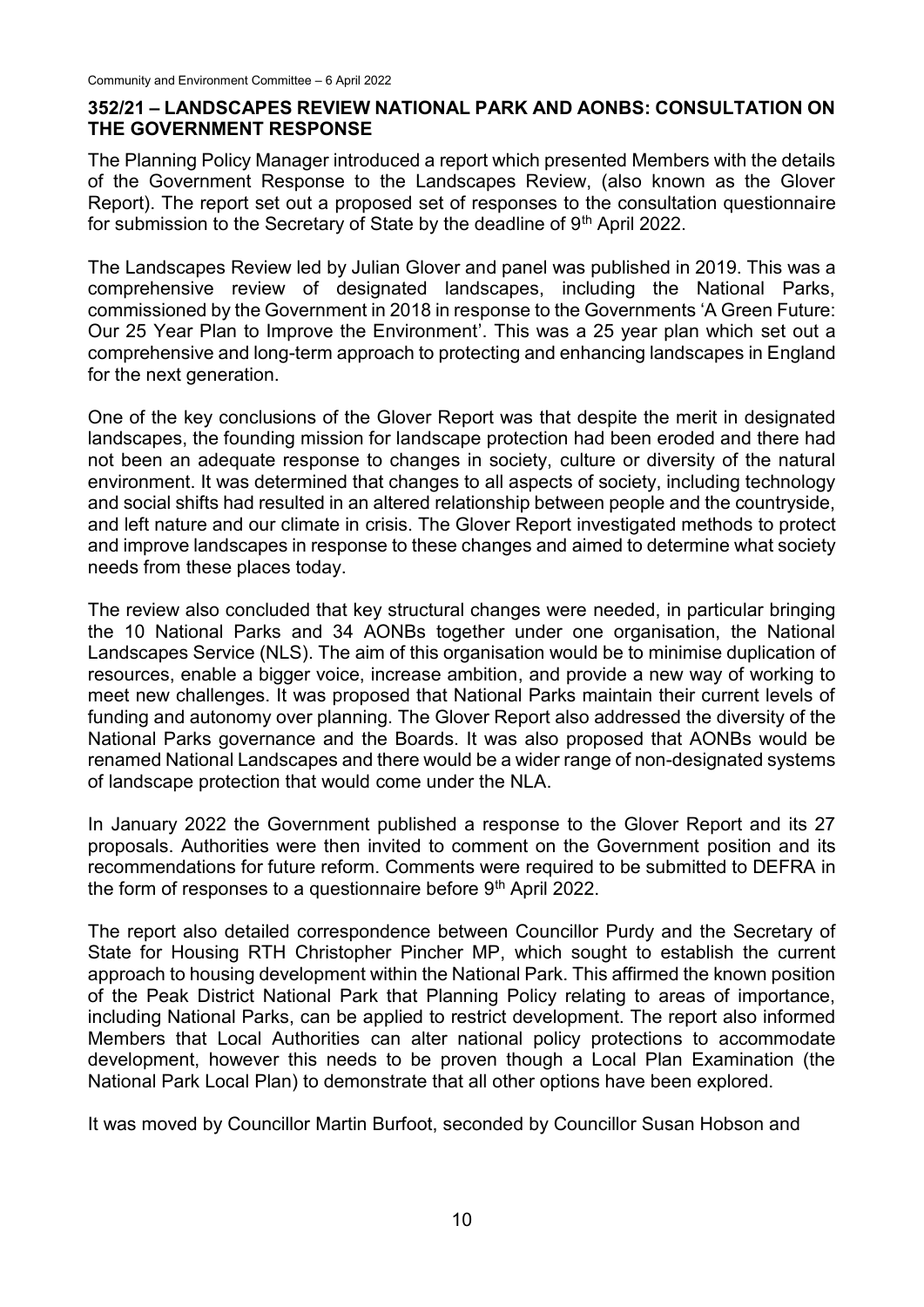**Abstained**

| <b>RESOLVED</b> |    | 1. That the suggested responses to the questionnaire in Appendix<br>Two are approved and forwarded to DEFRA by the 9 <sup>th</sup> April<br>deadline |
|-----------------|----|------------------------------------------------------------------------------------------------------------------------------------------------------|
| Voting          |    |                                                                                                                                                      |
| For             | 13 |                                                                                                                                                      |
| <b>Against</b>  |    |                                                                                                                                                      |

The Chairman declared the motion CARRIED.

**1**

#### **353/21 – LEVELLING UP FUND ROUND 2 BID**

The Director of Regeneration and Policy introduced a report which detailed the approved Economic Recovery Plan for the Derbyshire Dales, and aimed to determine the projects for inclusion in the District Council's bid to Round 2 of the Government's *Levelling Up Fund*.

During the meeting of Council in April 2021, approval was given to prepare a District Council bid to the *Levelling Up Fund* (LUF) round 2, for a "coherent, strategic package of capital schemes to regenerate Derbyshire Dales market towns". It was recognised within the report that the LUF alone will not meet in full the aspirations of our towns to regenerate. Nevertheless, a successful LUF round 2 bid is an essential starting point.

After seeking project proposals from all market towns across the district in November 2021, the initial sift showed potential projects in Ashbourne and Matlock. Additional resources were then appointed to explore the potential of these projects. Site visits, workshop and analysis were undertaken by early February. At the end of February 2022, the Community and Environment Committee approved a recommendation to undertake further work before making a decision on which projects to select.

It was moved by Councillor David Hughes, seconded by Councillor Sue Bull and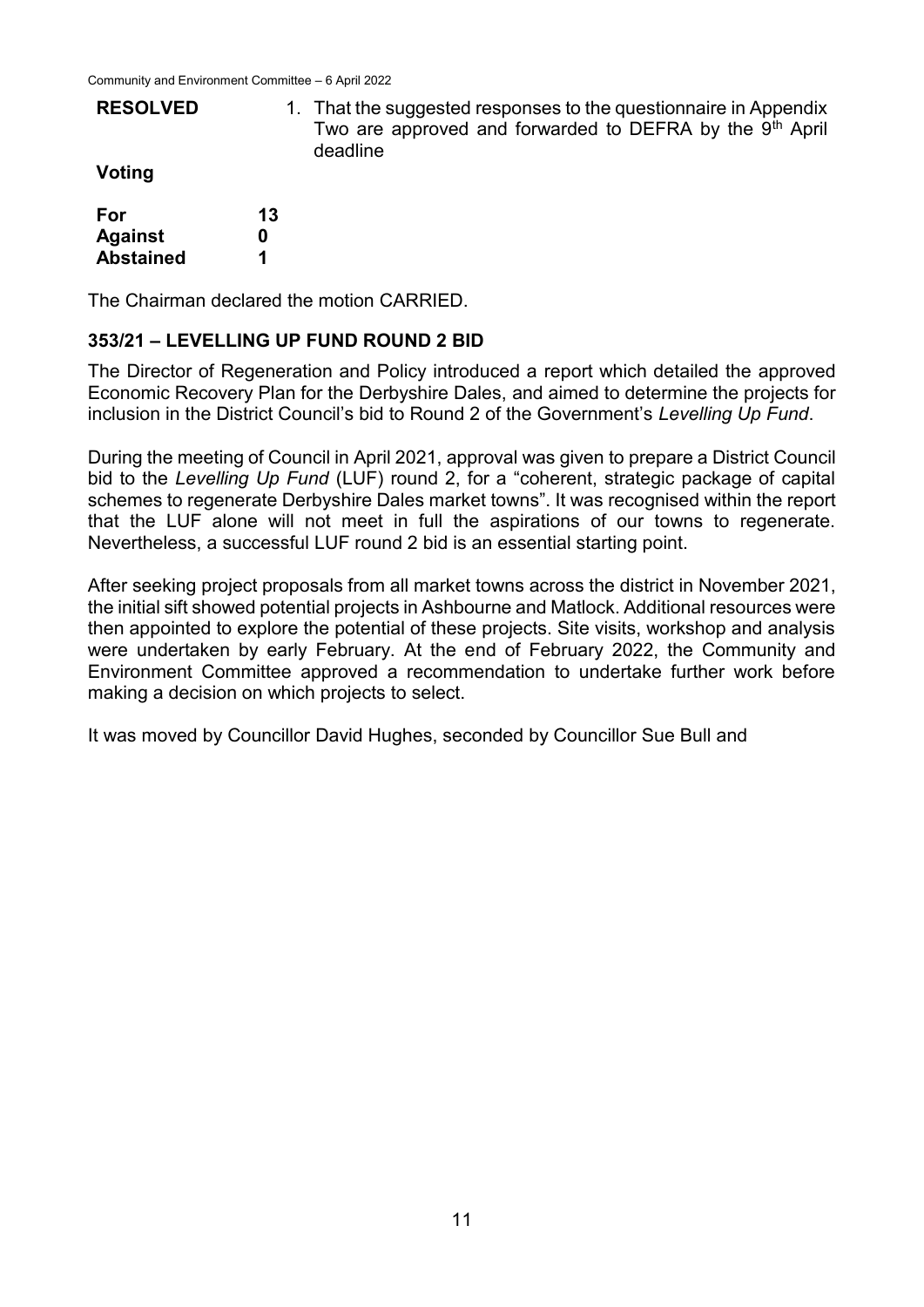# **RESOLVED**

(unanimously)

- 1. The *Levelling Up Fund* Round 2 prospectus and timescales are noted.
- 2. The projects for inclusion in the District Council's bid to Round 2 of the Governments *Levelling Up Fund* are determined to be Ashbourne:
	- Public Realm (Market Place/ Victoria Square/ Millennium square)
	- Highway improvements
	- Community and cultural hub (Methodist Church)
- 3. Authority is delegated to the Director of Regeneration and Policy to make detailed changes to the content of these three projects.
- 4. The District Council will develop potential core capital infrastructure projects in Matlock (working with key stakeholders including Matlock Community Vision), and potential Matlock flood resilience measures, with a view to creating a pipeline of projects for submission to appropriate future Government funds.

The Chairman declared the motion CARRIED.

## **354/21 - DURATION OF MEETINGS (MOTION TO CONTINUE)**

At **8:24pm**, during the discussion of **Item 8 – PRIVATE RENTED SECTOR STUDY**.

It was moved by Councillor Martin Burfoot, seconded by Councillor Mark Wakeman and

**RESOLVED** (unanimously) That, in accordance with **Rule of Procedure 13**, the meeting continue beyond 2 hours 30 minutes to enable the business on the agenda to be concluded.

The Chairman declared the motion **CARRIED**.

## **355/21 – PRIVATE RENTED SECTOR STUDY**

The Director of Housing introduced a report which sought member approval to undertake a study of the private rented sector in order to support future policy approaches. The report informed Members that the Housing Department, in partnership with Amber Valley Borough Council (AVBC), made a successful bid for £25,000 of grant funding from the Housing Advisors Program, delivered by the Local Government Association. The report therefore sought approval to spend the grant in 2022/23 and to appoint consultants to undertake the study on behalf of the Council.

It was noted within the report that the Council and AVBC both had complex housing issues within the private rented sector. Issues of quality, price and management had continually caused difficulty, both in terms of creating homelessness and trying to house people in suitable accommodation. Both authorities possessed limited knowledge about the extent and nature of the sector and limited capacity to intervene and make sense of the information